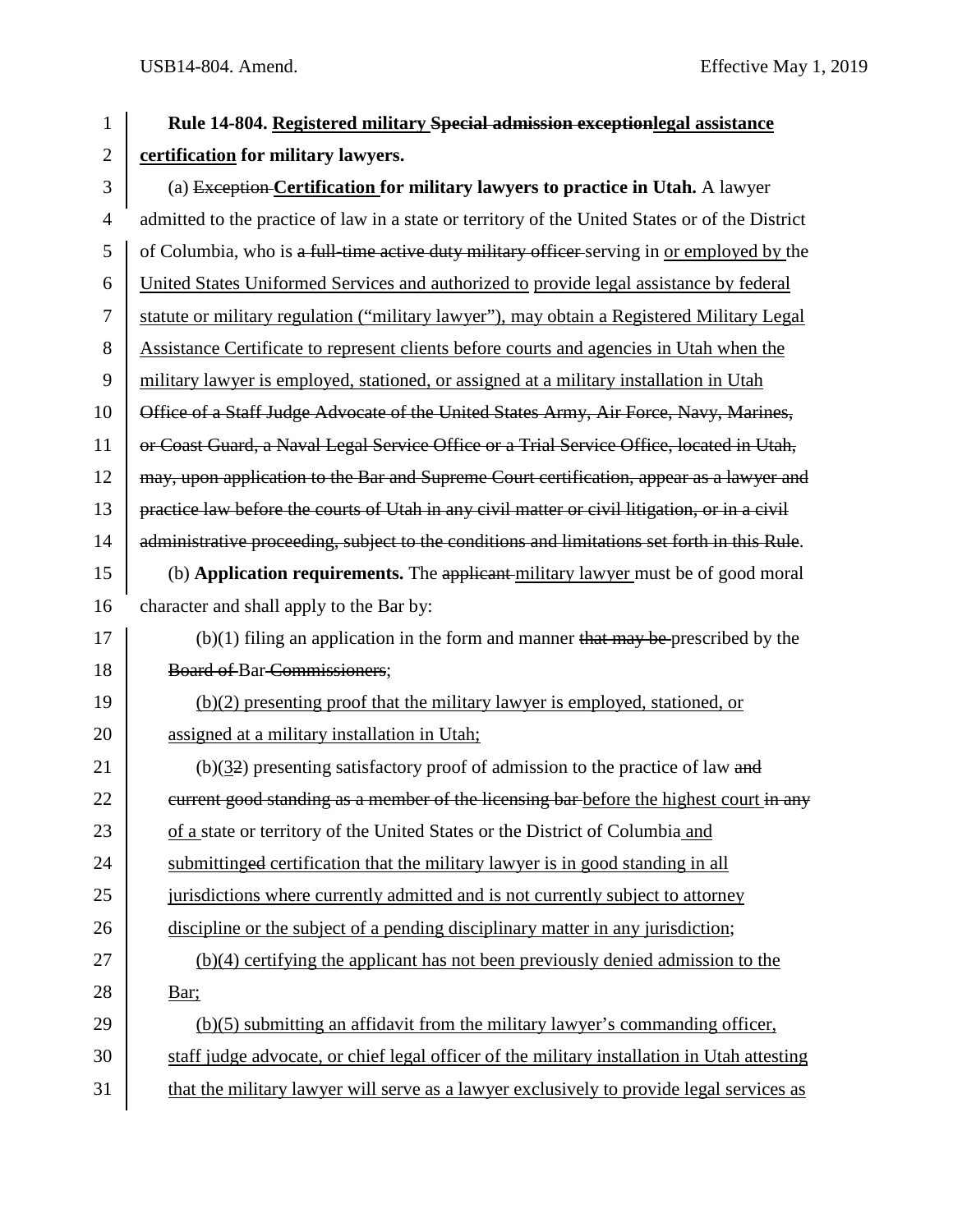$32$  authorized by federal statute or military regulation, and that the military lawyer's 33 commanding officer, staff judge advocate, or chief legal officer will notify the Bar 34 within ten days of the termination of the lawyer's military employment or service in 35 Utah; and 36 (b)(63) furnishing whatever additional information or proof that may be required  $37$  in the course of processing the application.; and 38 (b)(4) paying a \$10 processing fee. 39 (c) **Certification.** Permission for an applicant to practice law shall become effective 40  $\parallel$  upon approval by the Bar and certification by the Supreme Court Upon determination by 41 the Bar that a military lawyer has satisfied the requirements of this rule, the military 42 lawyer will be issued a Registered Military Legal Assistance Certificate. 43 (d) **Prohibition on holding forth.** Military lawyers admitted to practice pursuant to 44 this rRule are not, and shall not represent themselves to be, members of the Bar nor 45 represent that they are licensed to generally practice law in Utah. 46 (e) **Scope of authorized representation** permitted. Military lawyers admitted  $47$  certified pursuant to this rule may represent active duty military personnel in enlisted  $48$  grades E-1 through E-4 and their dependents, who are under substantial financial 49 **hardship, in non-criminal matters to the extent such representation is permitted by the** 50 Supervisory Staff Judge Advocate or Commanding Officer of the Naval Legal Service 51 | Office or the Commanding Officer of the Trial Service Office. They may also engage in  $52$  such other preparatory activity as is necessary for any matter in which the military 53 attorney is involved. Other active duty military personnel and their dependents may be 54 represented if expressly approved in writing by the Service Judge Advocate General or 55 his or her designee are authorized to appear before a court or agency in Utah as counsel 56 for clients eligible to receive military legal assistance by federal statute or military 57 regulation in any matter permitted by that federal statute or military regulation and 58 authorized by the military lawyer's commanding officer, staff judge advocate, or chief 59 legal officer, or upon the consent of the applicable court or agency. 60  $\left| \right|$  (f) Prohibition on compensation. Military lawyers admitted pursuant to this rule may  $61$  not demand or receive any compensation from clients in addition to the military pay to 62 which they are already entitled.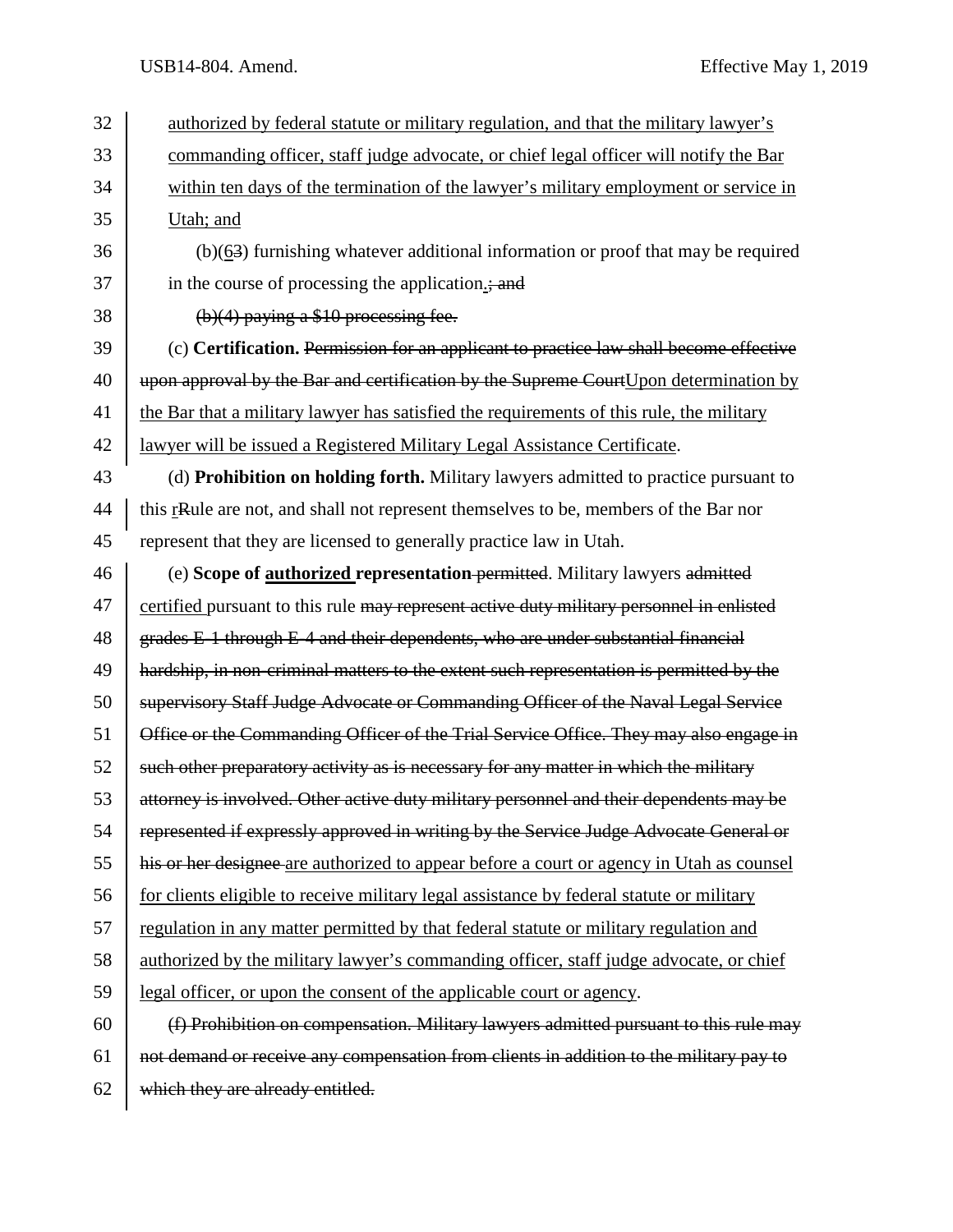| 63 | $(fg)$ <b>Jurisdiction and authority.</b> The practice of a lawyer admitted under this rule |
|----|---------------------------------------------------------------------------------------------|
| 64 | shall be subject to the Utah Rules of Professional Conduct and Article 5, Lawyer            |
| 65 | Discipline and Disability, and to all other applicable laws and rules governing lawyers     |
| 66 | admitted to the Bar. Jurisdiction shall continue whether or not the military lawyer retains |
| 67 | the privilege to practice in Utah and irrespective of the residence or domicile of the      |
| 68 | military lawyer.                                                                            |
| 69 | (g) Mandatory disclosures. A military lawyer certified under this rule must report to       |
| 70 | the Bar within 10 days;                                                                     |
| 71 | $(g)(1)$ any event listed in subsection (h) of this rule;                                   |
| 72 | $(g)(2)$ any change in bar membership status in any jurisdiction where the attorney         |
| 73 | has been admitted to the practice of law;                                                   |
| 74 | $(g)(3)$ the imposition of any permanent or temporary professional disciplinary             |
| 75 | sanction by any jurisdiction; or                                                            |
| 76 | $(g)(4)$ any change in status that may affect the lawyer's privilege to practice under      |
| 77 | this rule.                                                                                  |
| 78 | (h) <b>Termination of privilege and-certification.</b> $(h)(1)$ The military lawyer's       |
| 79 | privilege to practice under this rule may be terminated upon completion of a disciplinary   |
| 80 | proceeding with an adverse determination in Utah or shall terminate upon any of the         |
| 81 | following events:                                                                           |
| 82 | $(h)(1)$ $(A)$ the lawyer separates or retires from the United States Uniformed             |
| 83 | Services;                                                                                   |
| 84 | $(h)(2)$ the lawyer is no longer employed, stationed, and assigned at a military            |
| 85 | installation in Utah;                                                                       |
| 86 | $(h)(3)$ the lawyer fails to remain in good standing in any jurisdiction where the          |
| 87 | <u>lawyer has been admitted to practice law; or</u>                                         |
| 88 | $(h)(4)$ may be terminated by the Supreme Court orders the termination of the               |
| 89 | certificate at any time, with or without cause.; or                                         |
| 90 | $(h)(1)(B)$ shall be terminated when the military lawyer ends active duty military          |
| 91 | service in Utah.                                                                            |
| 92 | $(h)(2)$ The lawyer admitted under this rule and his or her supervisory Staff Judge         |
| 93 | Advocate or his or her Commanding Officer are responsible to advise the Bar and the         |